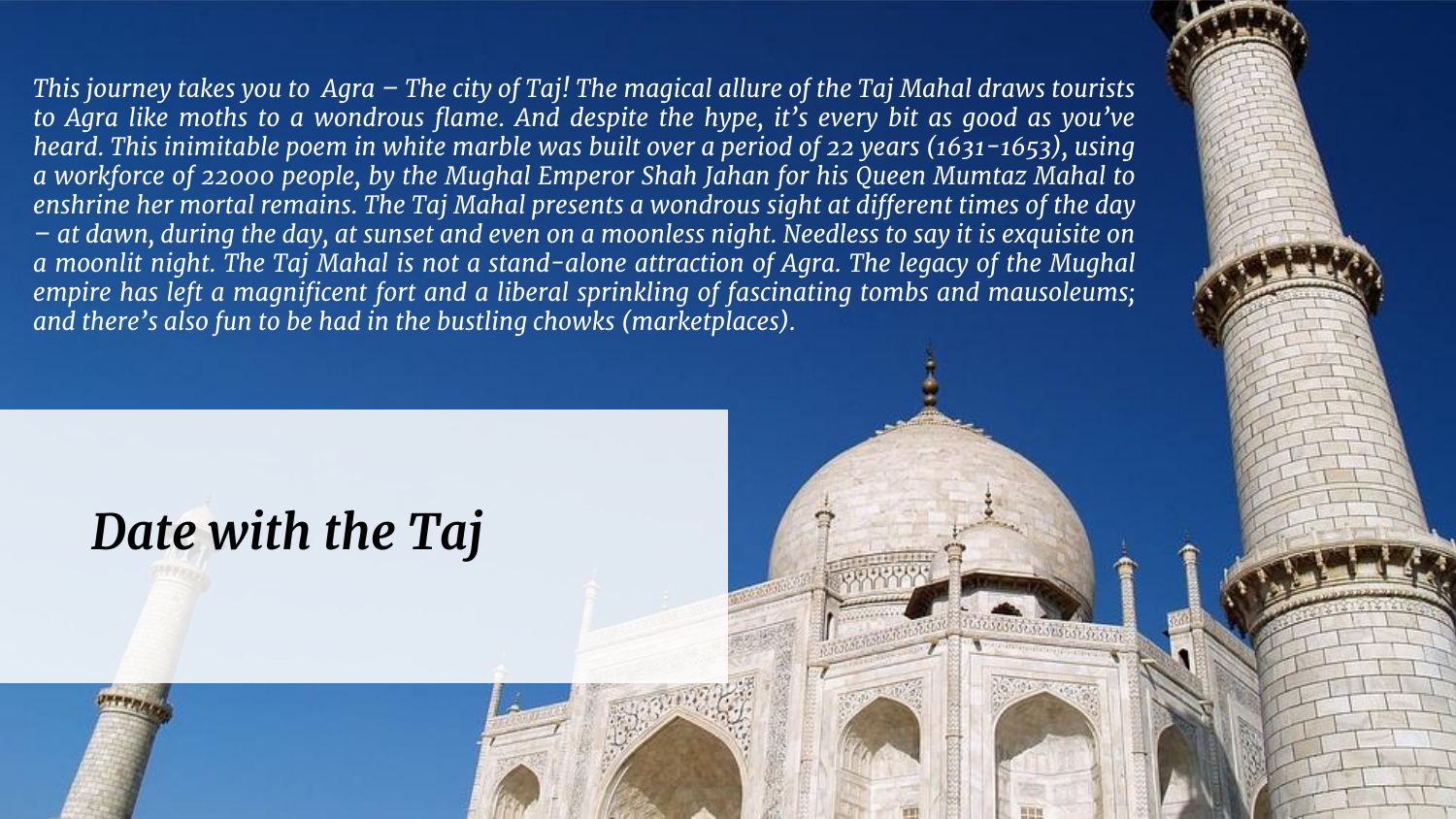## **DAY 1, Fri (27th Oct'2017): DELHI - DHOLPUR - AGRA**

*Meals Included: Lunch and Dinner*

Early morning you will be met by IndeBo representative and driven to Dholpur (285 kms/6 hrs approx). Arrive Dholpur and lunch in a hotel/ local restaurant. Post lunch, drive to a nearby village to visit some local households.

In the evening, drive to Agra (Approx 02 hrs). Arrive and check-in at the hotel followed by dinner.

**Overnight at Jaypee Palace, Agra.**

## **DAY 2, Sat (28 Oct'2017): AGRA - DELHI**

*Meals Included: Breakfast and Lunch*

- Wake up to witness the dome of Taj Mahal changing colours at sunrise.
- Return to the hotel for breakfast and later leave to visit the splendid Agra Fort.
- Lunch in a hotel/ local restaurant.
- Post lunch, drive back to Delhi (210 kms/ 04 hrs). On arrival transfer to airport to board flight back home or check-in at the hotel.



**\*\*\*\*\*End of the tour\*\*\*\*\***